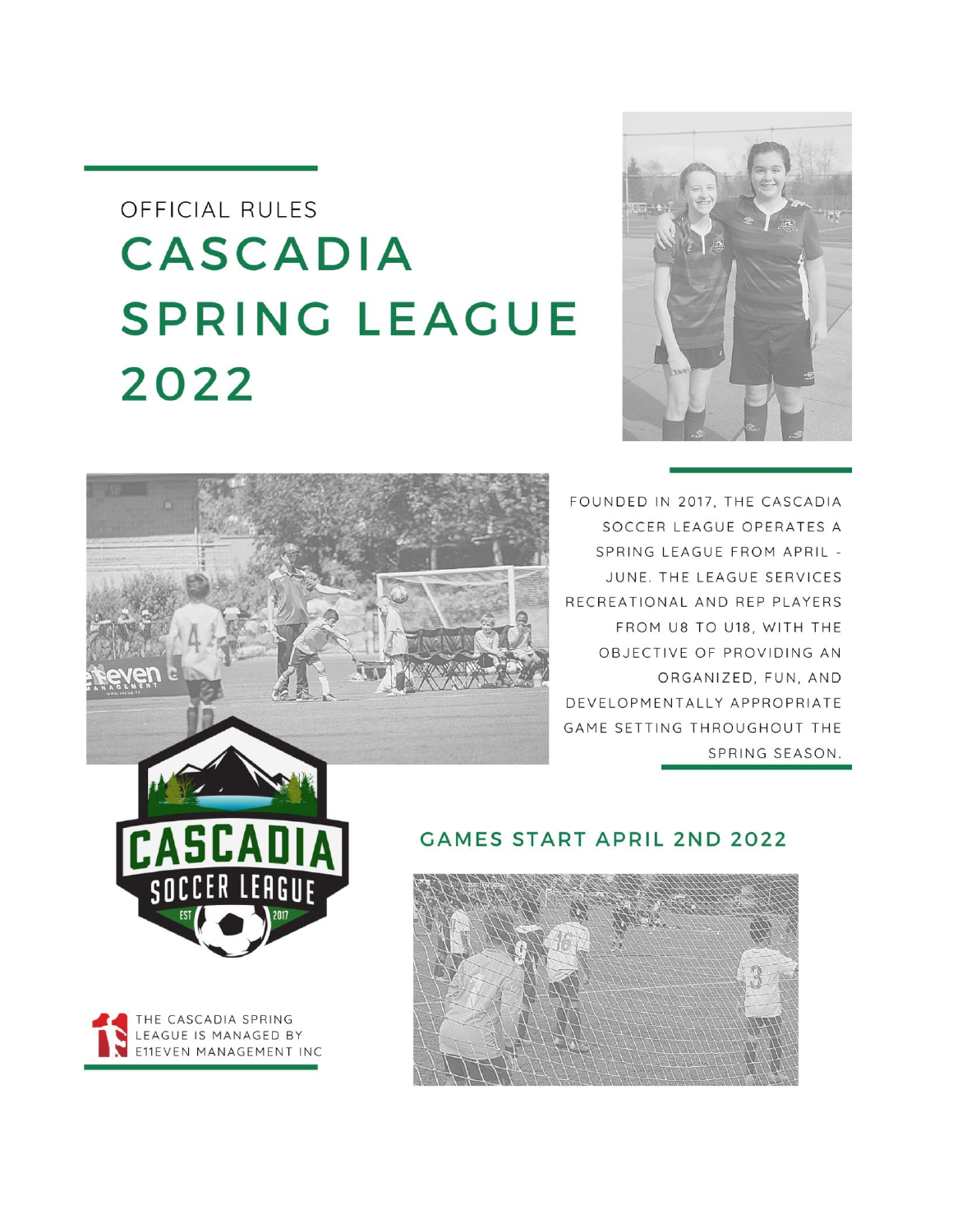# **Table of Contents**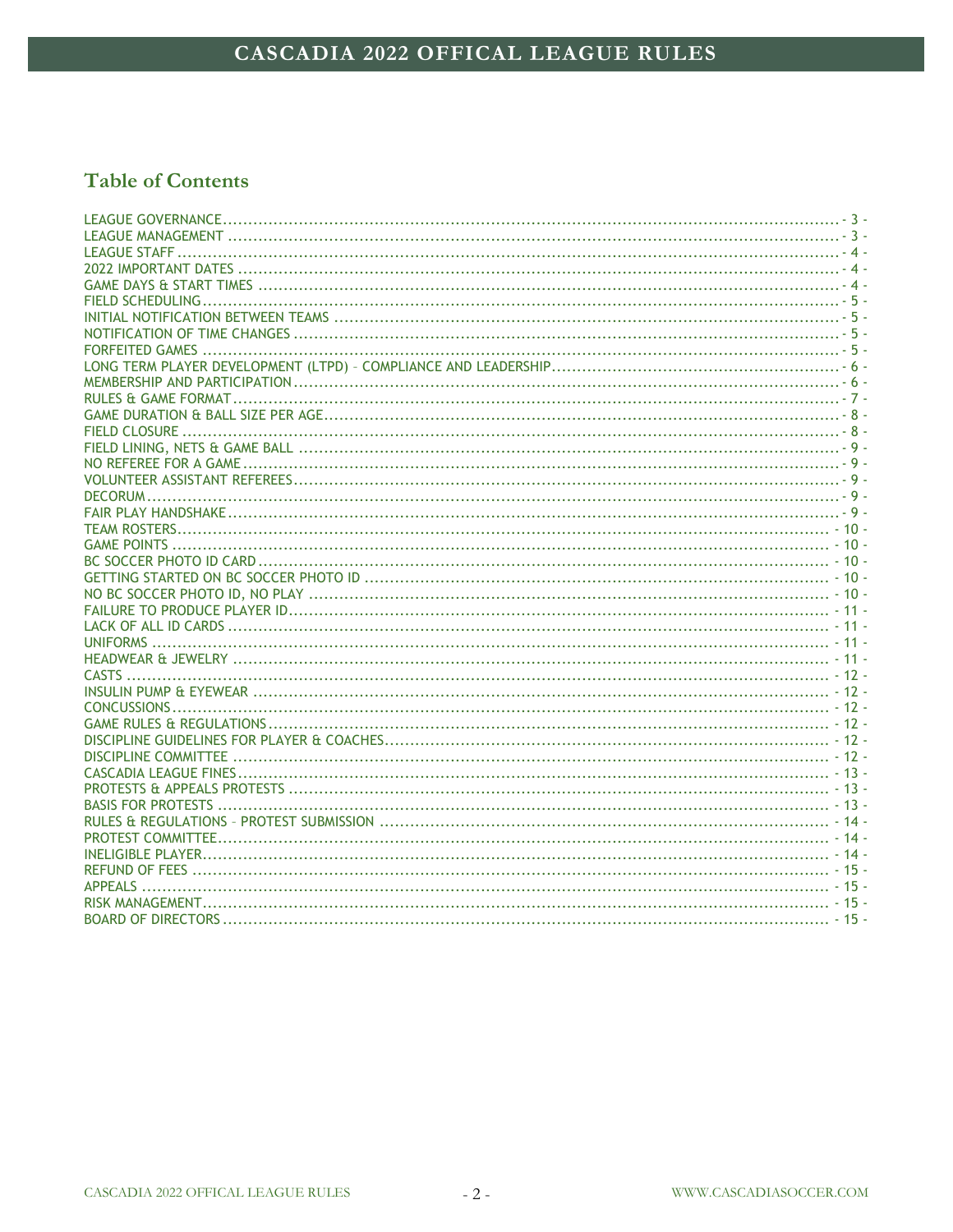The Cascadia Soccer League "the league" is a regionalized game outlet, that is professionally managed, duly governed, and technically driven. The league is designed to provide an organized environment where players are safe, can have fun, and develop.

This Guide explains the Cascadia Soccer League, the formal rules and procedures, and a members' rights and responsibilities. Every District, Club, team official, game official and player shall uphold the rules and are subject to the authority of the published policies set out by FIFA, Canada Soccer, BC Soccer, and the Cascadia Soccer League. Ignoring the contents of this guide, or lack of understanding of the rules, is not an acceptable defense.

No District or their representative, or any club, team, or referee, can override the rules and policies within this guide without the written permission from the Cascadia Soccer League Board. All participants should read the Code of Ethics and FIFA Laws of the Game and coaches should ensure players know the FIFA Laws of the Game and play fairly. Sport involves respect for the opposition and game officials; team officials must develop this by their words and actions.

The professional management and administration of the Cascadia Soccer League is dependent on the supportive and timely coordination and communication of clubs.

Clubs will be responsible for the compliance of their teams and team members. Issues that may arise will be communicated from the Cascadia Soccer League to the club in question. Teams will not be permitted to register/join the league without an approved application to join from their club.

<span id="page-2-0"></span>Clubs may only join the league if they are members of a district that is a member of the Cascadia Soccer League.

## **LEAGUE GOVERNANCE**

The Cascadia Soccer League is governed by the league Board. The board will consist of one member appointed from each of the participating districts. A league Chair will be elected from the board members. The board will advise the Cascadia Soccer League on BC Soccer Procedures and Policies.

## <span id="page-2-1"></span>**LEAGUE MANAGEMENT**

The Board of the Cascadia Soccer League has approved the league to be managed professionally, by E11even Management Inc. E11even Management will provide a scope of services; agreement to the Board for approval each year.

These services include, but are not limited to:

- Preparing all documents and websites
- Establishing a league calendar with clear deadlines
- Working to create an inclusive and supportive environment for all clubs to participate
- Submitting sanctioning documents to BC Soccer
- Coordinating meetings and appointing a staff liaison to all committees.
- Currently the committees are:
	- Board of Directors
	- **Discipline**
	- Technical
- Preparing and managing the game schedule, including re-tiering
- Managing score reporting and standings
- Enforce league rules and collect fines as required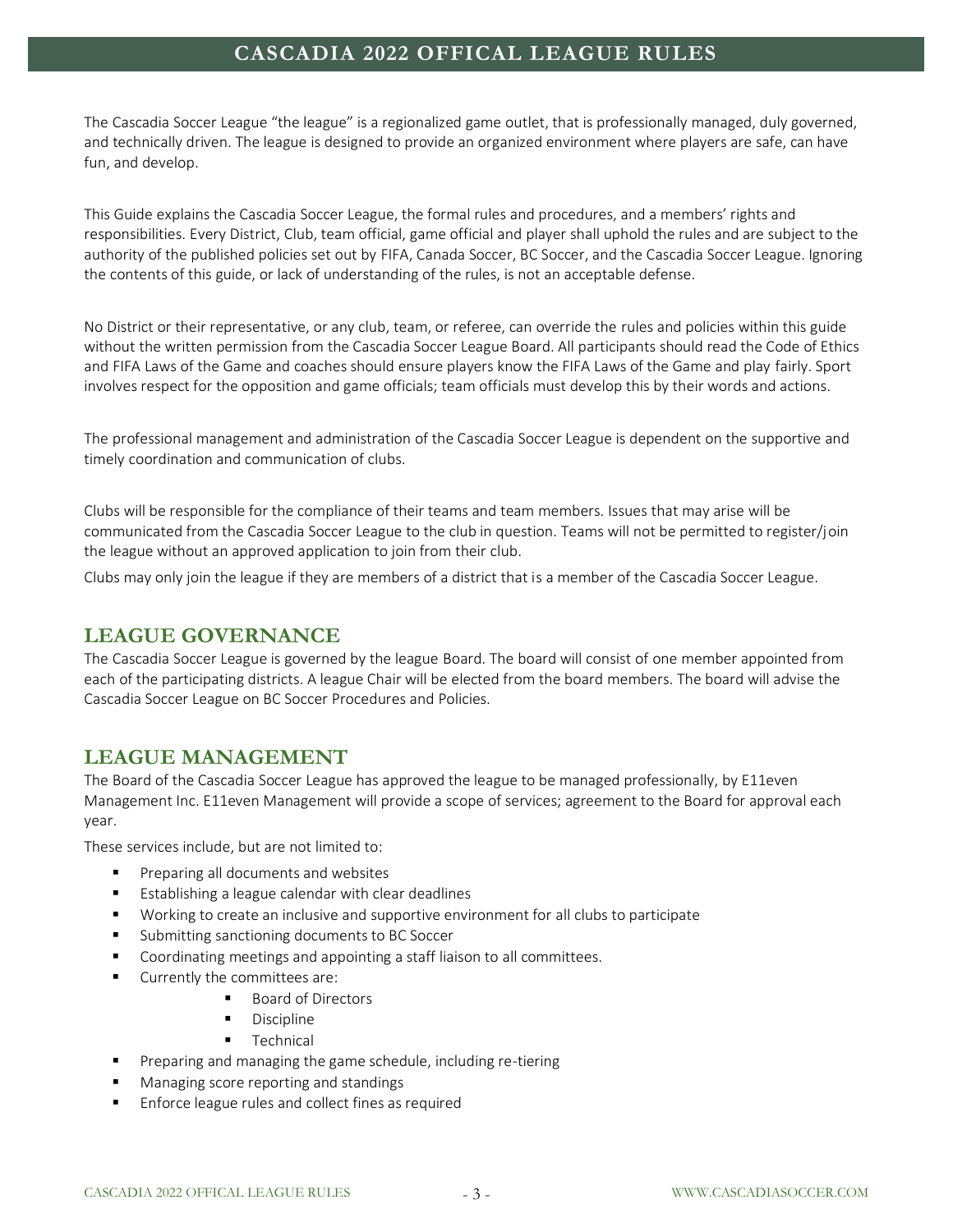■ Conduct a post-season survey (club/team focused)

#### <span id="page-3-0"></span>**LEAGUE STAFF**

Managing Director Chris Murphy – [cmurphy@e11evenmanagement.com](mailto:cmurphy@e11evenmanagement.com) League Manager Tanya McCulloch – [tmcculloch@e11evenmanagement.com](mailto:tmcculloch@e11evenmanagement.com) League Technical Manager & Scheduler Nour Fathy – [nfathy@e11evenmanagement.com](mailto:nfathy@e11evenmanagement.com) League Administrator Samantha Puckrin – [spuckrin@cascasdiasoccer.com](mailto:spuckrin@cascasdiasoccer.com)

| January 15th                            | Club Registration Closes                                                 |
|-----------------------------------------|--------------------------------------------------------------------------|
| January 15th                            | Team Registration Opens (assuming club is approved)                      |
| March 5th                               | <b>Team Registration Closes</b>                                          |
| March 12th                              | Club provides final approval of team placements                          |
| March 19th                              | Draft Schedule released to clubs                                         |
| March 26th                              | Final Schedule released for U13 and over teams                           |
| March 26 <sup>th</sup>                  | First two weeks schedule released for U9 Intake – U13 Intake teams       |
| April 2nd - 3rd                         | Opening Weekend                                                          |
| April 12th                              | All re-tiering requests for U9Intake - U13Intake teams must be submitted |
| April $15^{\text{th}} - 16^{\text{th}}$ | No League Games – Easter Weekend                                         |
| April 19th                              | Final Schedule released for all U9Intake - U13Intake teams               |
| April $23^{\text{rd}} - 24^{\text{th}}$ | All U13 and over players & team officials must have valid ID Cards       |
| May $21st - 22nd$                       | No League Games - Victoria Day Weekend                                   |
| June 11 <sup>th</sup> -12 <sup>th</sup> | Last weekend of games for all teams                                      |

## <span id="page-3-1"></span>**2022 IMPORTANT DATES**

## <span id="page-3-2"></span>**GAME DAYS & START TIMES**

Boys play on Saturday | Girls play on Sunday

Game times will start as follows:

■ No earlier than 9AM & No later than 7PM

Should BOTH teams agree to an alternate day/time, outside what is listed above, that would be acceptable to the league. As long as it is agreed upon in writing before Wednesday at 6pm before the scheduled game date.

Games are to start promptly at the scheduled time. Should the opposing team not be at the field by the scheduled time, the referee will wait for 15 minutes.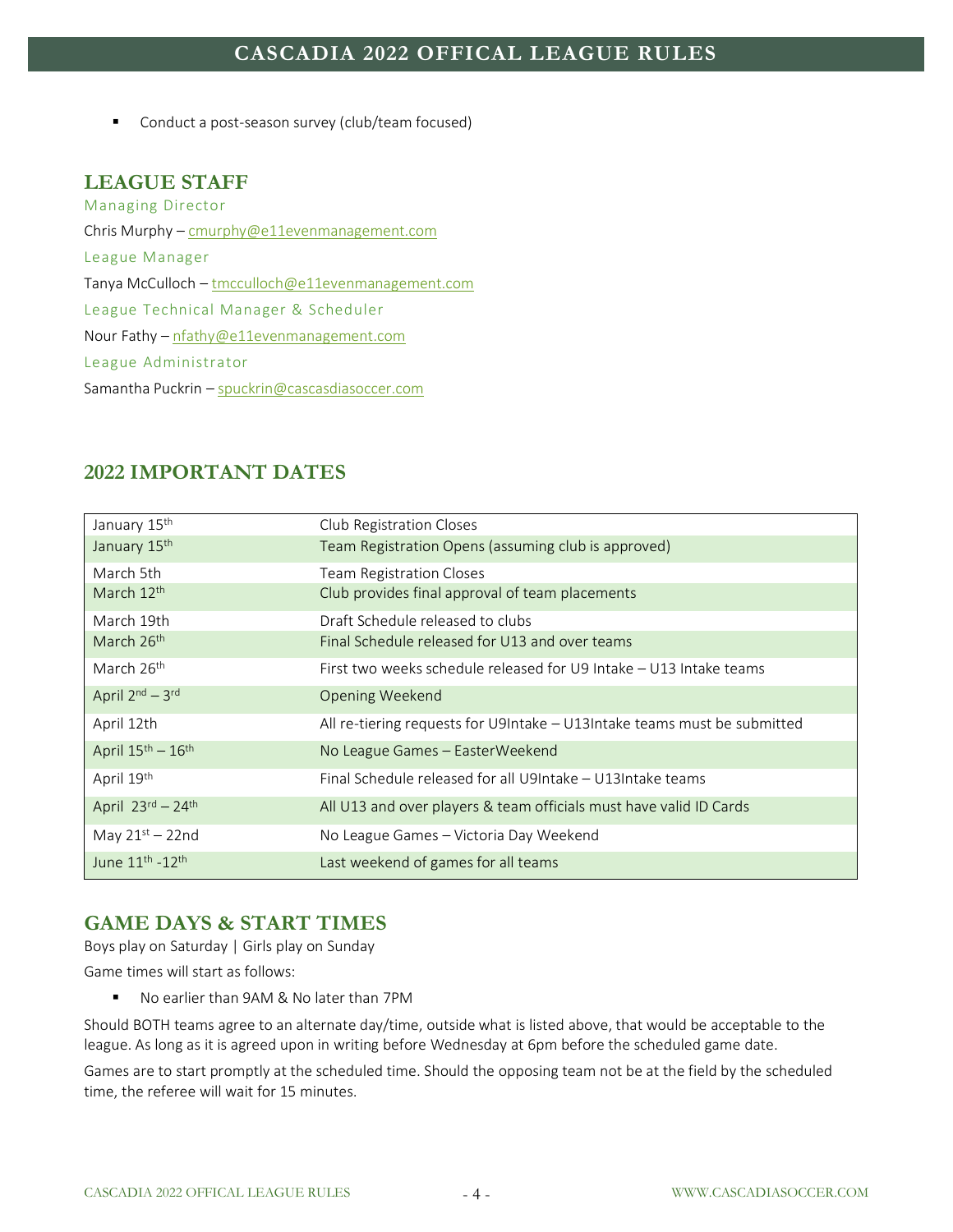#### <span id="page-4-0"></span>**FIELD SCHEDULING**

Clubs will provide suitable playing surfaces for all home games (field surface, size, lines, goals with nets) Failure to provide adequate playing area/referees/goals or referees will be subject to a fine as per the League fine schedule.

## <span id="page-4-1"></span>**INITIAL NOTIFICATION BETWEEN TEAMS**

Although the location and time of the game will be published on Qscriptor, it is the home team's responsibility to contact the away team to verify the field location, game time and home team colours. The home team must also tell the away team whether the field is grass, gravel or artificial turf. This notification must be done no later than Wednesday at 6pm prior to game day for both Saturday and Sunday games, that upcoming weekend.

If the home team does not contact the away team by Wednesday, then the Away team must contact the Home team to verify game details. If details are not made available to the away team by Wednesday at 6pm the home team may be subject to a fine.

Once a game time has been published and communicated to the away team it cannot be changed except in cases where it is beyond a club's control (as noted below). Clubs found changing posted game times will be subject to a fine as per the league rules.

## <span id="page-4-2"></span>**NOTIFICATION OF TIME CHANGES**

Sometimes for reasons beyond a team's control fields get closed and games need to be changed at the last minute. Both teams must make every effort to get these games played. Please be flexible and work together.

Contact must be made with the coach or other team official as soon as possible. If calling and a message must be left, ask them to confirm that they received the message and then call the alternate contact. Never assume

# <span id="page-4-3"></span>**FORFEITED GAMES**

The league considers a game a forfeit if any one of the following occurs:

- Home team does not provide game day, location or time by Wednesday at 6pm prior to game day.
- Either team does not have the minimum number of players to start the game after the 15 minutes grace period.
- Home team changes game time/venue after Wednesday at 6pm unless agreed upon by the Away team in writing. If game time is changed without agreement from the Away team the Away team can ask for the game to be considered a forfeit
- A team does not have proper BC Soccer ID (starting April 23rd)
- Players, team officials or spectators cause a game to be abandoned.

If a game is called "abandoned" by the referee the League will investigate and has the right to declare a winner. Points will be awarded as a forfeiture to the faultless team as a 3-0 win, regardless of the score at the time of the abandonment.

The team at fault will be subject to a fine.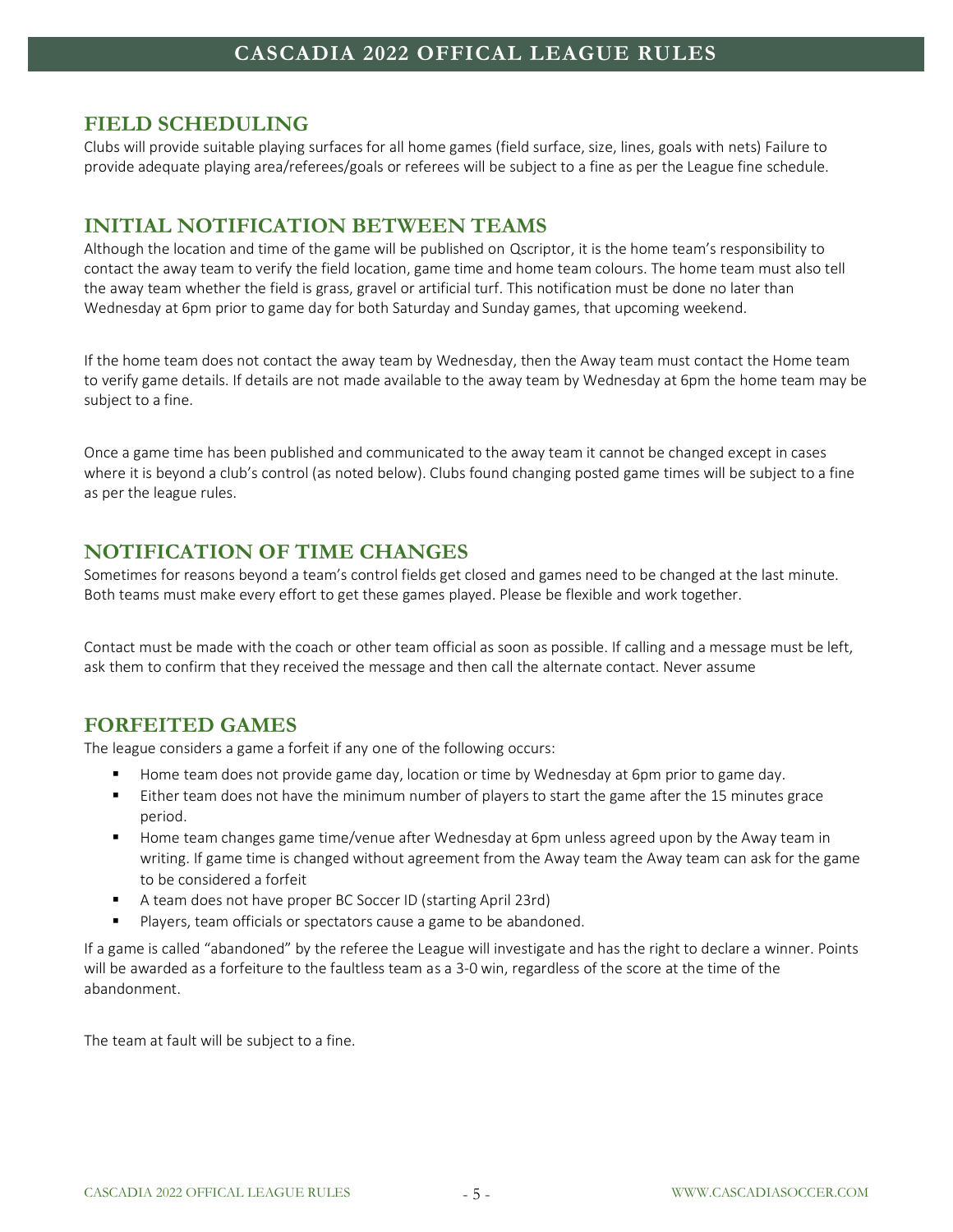If the League determines both teams were at fault for the abandonment, the League has the right to record the result as a 0-0 draw, both teams will be subject to a fine and both teams will be referred to discipline.

If a game is abandoned due to inclement weather, the following guidelines will apply. If the game is in the first half of play, the full game will be replayed. If the game is in the second half of play, the score at that time will be registered as the final score of record. In either case, no fines will apply.

Only a referee can call a game an abandonment.

A forfeit and/or abandonment must be reported on the Forfeit Reporting Form on the Cascadia League website by [clicking here](https://www.cascadiasoccer.com/report-a-forfeit) and will not be considered a forfeit unless the form is submitted to the league.

The league will investigate all reported forfeits but will only contact teams if further information is needed.

Every forfeited game will be subject to:

- A 3-0 win provided to the not at fault team
- A \$150 fine, per the league fine schedule to the team who forfeited/abandoned the game

Fines will be levied and are payable by the team's club.

\*Note that the following are NOT considered forfeits:

- An agreed re-scheduling of a Cascadia game (The rescheduling should be agreed to, in writing. Verbal agreements are not considered as they cannot be verified)
- Field closures that are outside the control of the hosting club

# <span id="page-5-0"></span>**LONG TERM PLAYER DEVELOPMENT (LTPD) – COMPLIANCE AND LEADERSHIP**

The Cascadia Soccer League supports Canada Soccer's Long-Term Player Development Plan.

The Technical Advisory Committee of the Cascadia Soccer League will ensure a player first mentality is established within the league in support of the LTPD guidelines.

#### <span id="page-5-1"></span>**MEMBERSHIP AND PARTICIPATION**

The members of the Cascadia Soccer League are the Youth districts who are members of BC Soccer.

The participants are the associated teams, from clubs who are members of the Youth Districts.

Applications to participate in the Cascadia Soccer League will be submitted on a per club basis following district approval. Each club must register on the Cascadia Soccer League website and once accepted, teams from that club will be permitted to register. A full list of districts (members) and club (participants) can be foun[d here.](https://www.cascadiasoccer.com/current-members)

Individual teams will not be accepted without their club first becoming a participant.

Team registrations must occur on or before March 5th. All team registrations must be submitted to Cascadia Soccer League through the league online registration system.

Participant clubs will have the final say on teams that have registered from their club and teams will not be accepted to participate without the approval of their club's Technical Director and/or Registrar.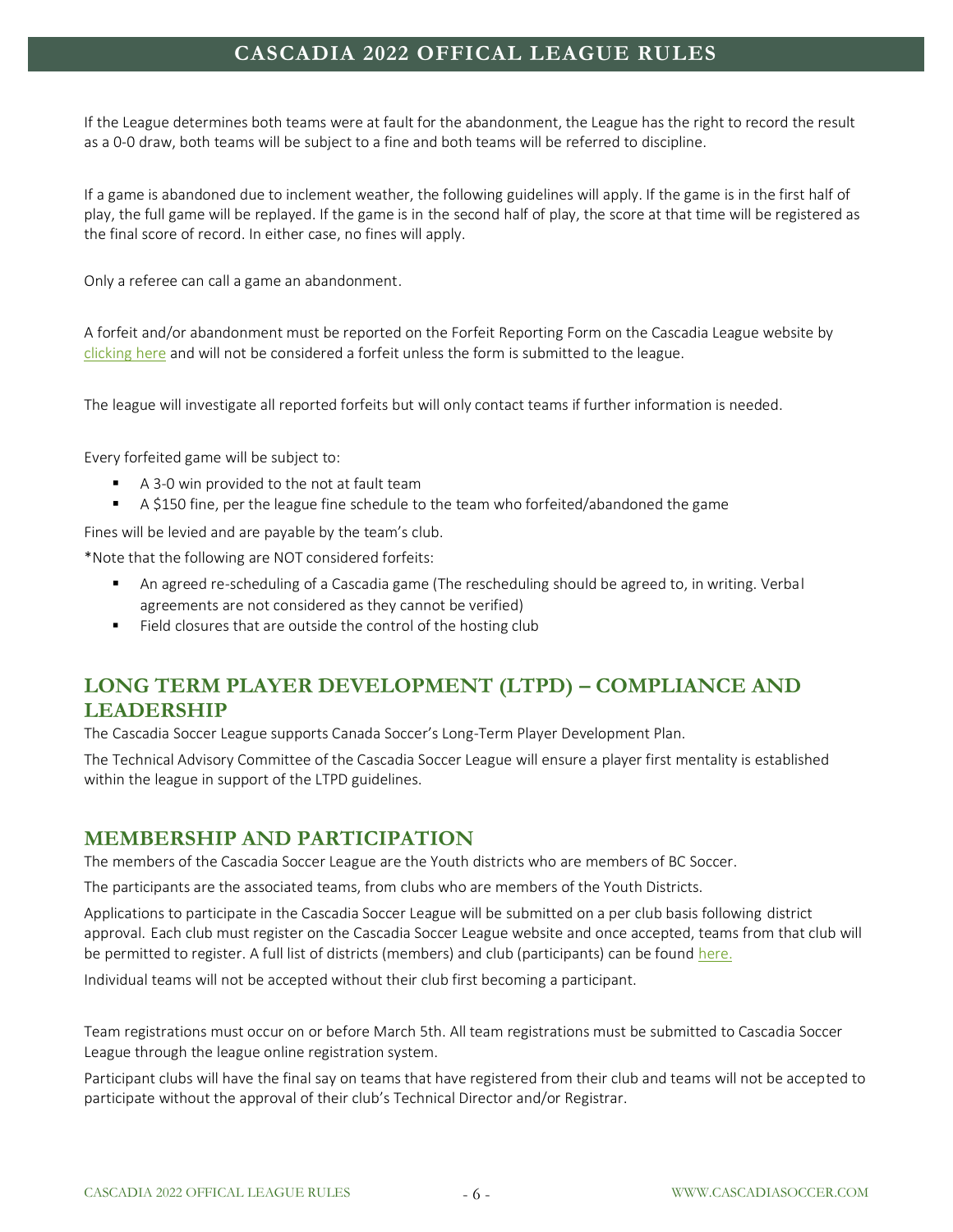Each club must pay the spring season registration fee for each registered team to be included on the schedule by April 30th. The registration fee will be set by the Board each year. For 2022 the fee is \$157.50 per team

When registering in the league registration system teams will be asked for their club name. If a team's club is not a league participant their team will be sent instructions for becoming a league participant.

Teams should be formed from players of the same birth year and placed in their appropriate age. Teams shall only be combined (birth years) as a result of a lack of a sufficient number of players of the same age. The league reserves the right to deny a blended team. A blended team will be placed in the age group of the oldest player on the team.

A blended team is defined as a team with one or more players, that are younger than the birth year in division in which they play

The league may blend ages and/or levels of play if there is an insufficient critical mass of teams to form a division of all similar teams. In the event that a group is blended, those clubs who are impacted will be consulted and a decision will be made, inclusive of input from all stakeholders.

<span id="page-6-0"></span>In the event two age groups are blended games will be played by the rules of the oldest age group.

#### **RULES & GAME FORMAT**

Rules and game format, for the appropriate ages, will conform to the BC Soccer Small Sided rules found on the BC Soccer website[: http://www.bcsoccer.net/bylaws](http://www.bcsoccer.net/bylaws)

Players are grouped into divisions by their year of birth. For 2022 the ages and corresponding divisions are as follows:

- $\blacksquare$  2014 U9 Intake
- $-2013 U9$
- $\blacksquare$  2012 U11 Intake
- $\blacksquare$  2011 U11
- 2010 U13 Intake
- $2009 113$
- $2008 014$
- $2007 1115$
- $1006 016$
- $-2005 U17$
- $\blacksquare$  2004 U18

No standings or results will be kept for teams U13 Intake and younger.

All HEAD coaches must hold the age specific BC Soccer coach certification or show confirmation of plans to attain the required certification

All clubs must hold a valid Criminal Record Check and Vulnerable Sector Check for all team officials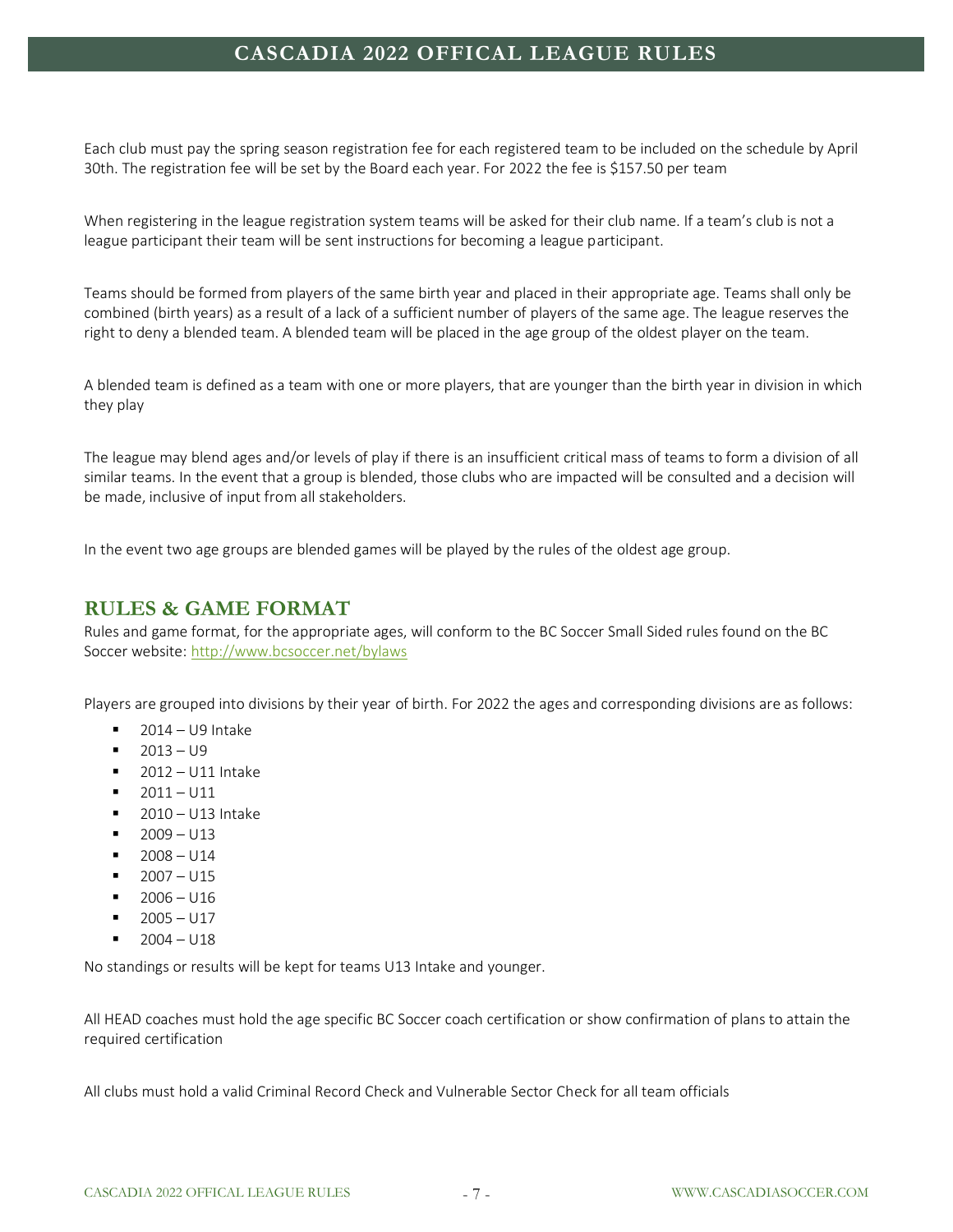All participating teams U13 and over must download official Qscriptor rosters/game cards before each game and present them to the referee.

All teams must report their scores through the league website by 10pm the day their game was played.

The use of players who are not registered to the league is prohibited and subject to discipline and potential fines. All players on teams U13 and over must be listed on their teams game roster.

Clubs must make sure all players are registered with BC Soccer through their district for the secondary season.

All teams U9 – U13 must follow BC Soccer's Retreat Line Policies as outlined in the documents found at [www.bcSoccer.net/bylaws](https://www.bcsoccer.net/bylaws)

#### <span id="page-7-0"></span>**GAME DURATION & BALL SIZE PER AGE**

|                                   | <b>DURATION</b>   | <b>BALL SIZE</b> | <b>FORMAT</b> | <b>FIELD SIZE</b>   | <b>GOAL SIZE</b> |
|-----------------------------------|-------------------|------------------|---------------|---------------------|------------------|
| U9 Intake                         | $2 \times 25$ min | 4                | 6 v 6         | Min 30 x 40m        | $6'$ x12'        |
|                                   |                   |                  |               | Max 35 x 55m        |                  |
| U9                                | $2 \times 25$ min | 4                | 7 v 7         | Min $30 \times 40m$ | $6'$ x12'        |
|                                   |                   |                  |               | Max 35 x 55m        |                  |
| $U11$ Intake   $U11$              | $2 \times 30$ min | $\overline{4}$   | $8V$ 8        | Min 42 x 60m        | $6' \times 18'$  |
|                                   |                   |                  |               | Max 55 x 75m        |                  |
| U13 Intake $-$ U14 Div 1   Div 2  | $2 \times 35$ min | 5                | $11 \vee 11$  | Min 50 x 90m        | $8' \times 24'$  |
|                                   |                   |                  |               | Max 50 x 120m       |                  |
| U14 Metro                         | $2 \times 35$ min | 5                | 11 v 11       | Min 50 x 90m        | $8' \times 24'$  |
|                                   |                   |                  |               | Max 50 x 120m       |                  |
| U15 - U16 Metro   Div 1   Div 2   | $2 \times 40$ min | 5                | $11 \vee 11$  | Min 50 x 90m        | $8' \times 24'$  |
|                                   |                   |                  |               | Max 50 x 120m       |                  |
| $U17 - U18$ Metro   Div 1   Div 2 | $2 \times 45$ min | 5                | $11 \vee 11$  | Min 50 x 90m        | $8' \times 24'$  |
|                                   |                   |                  |               | Max 50 x 120m       |                  |
| U13 Intake $-$ U18 Div 3          | $2 \times 35$ min | 5                | $8V$ $8V$     | Min 42 x 60m        | $6' \times 18'$  |
|                                   |                   |                  |               | Max 55 x 75m        |                  |

\*Note: Every effort must be made to abide by the rules. In the event that a club does not have access to the appropriate goal sizes, they must communicate with the league and provide a plan on when the right goals will be in place.

#### <span id="page-7-1"></span>**FIELD CLOSURE**

Safety of the players is the league's number one priority, so use common sense where fields are questionable (i.e. flooded, badly pot-holed, etc.). The referee is responsible for making the final decision as to the playability of the field, but as a coach or manager you should suggest to your players that they play to protect themselves if conditions are "marginal"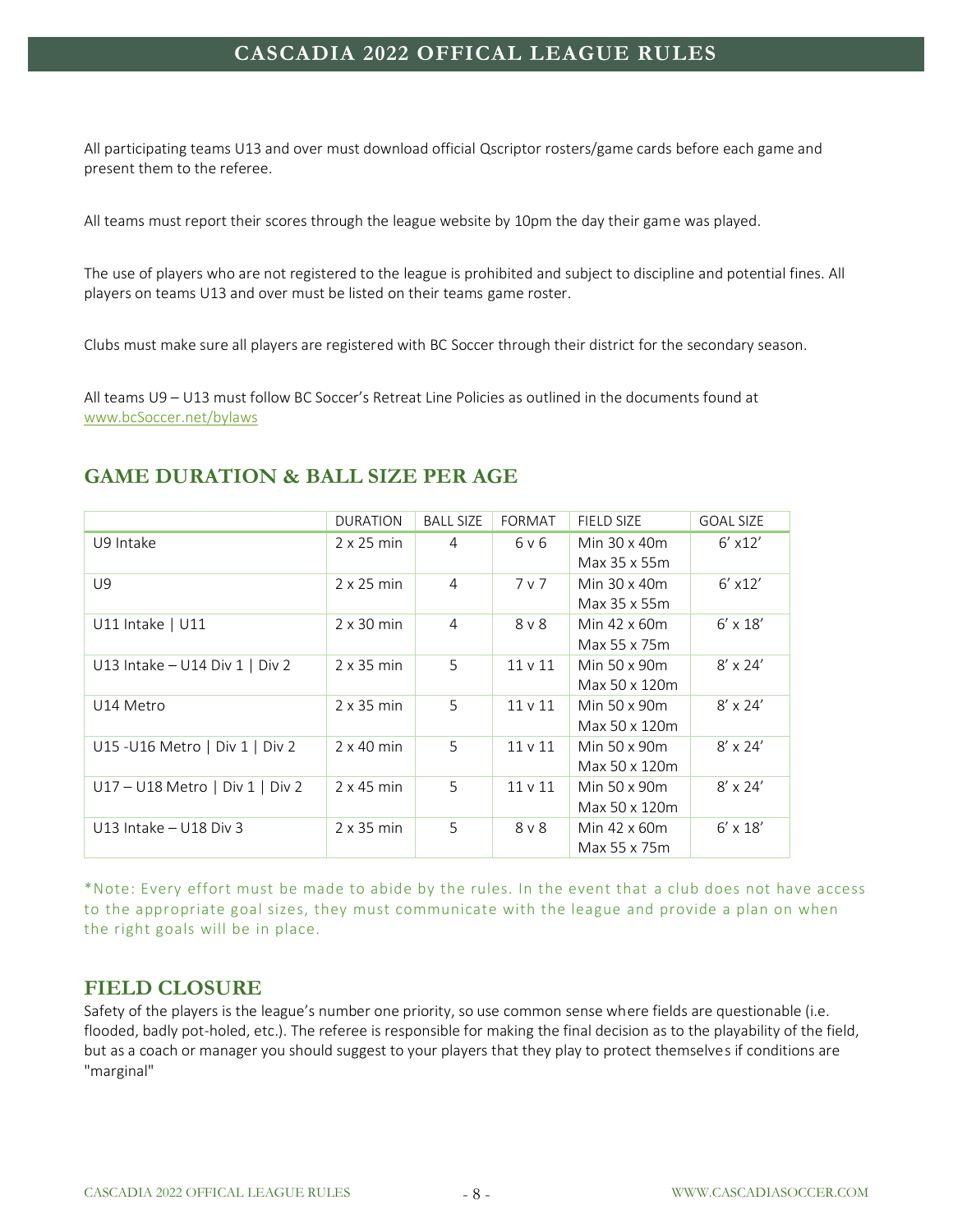Note: field conditions cannot be consistent throughout the leagues playing communities. Civic authorities may close grass/turf fields in one municipality while others are left open.

When a field is deemed unplayable on game day by the host club, contact from the home team to the away team must be made minimum 3 hours before game time to allow for alternate field arrangements and/or unnecessary travel. The away team has the right to provide a field and host the game on the same day as the scheduled game. In the event an Away team hosts a game they must provide nets, ball and referee as well as a properly lined field.

## <span id="page-8-0"></span>**FIELD LINING, NETS & GAME BALL**

<span id="page-8-1"></span>Home teams must provide nets, an appropriately sized game ball and line the field to the satisfaction of the referee.

#### **NO REFEREE FOR A GAME**

Referees are to be provided and paid for by the home club for each game. Each club will be responsible for the scheduling and paying of all their referees and all scheduled referees must be properly registered with BC Soccer.

If the referee has not shown 15 minutes after the designated game starting time and both teams agree to play the game, the home team will referee the first half and the visiting team will referee the second half, unless it is agreed that one person will referee the whole game. Scores for this game will be counted as a played game.

## <span id="page-8-2"></span>**VOLUNTEER ASSISTANT REFEREES**

In games where no Assistant Referees (AR) are provided, volunteers are to be used as "unofficial" ARs in order to assist the referee in calling the line - indicating when the whole ball is out, and which team has possession for throwing the ball in to play.

Ideally, each team should provide one volunteer assistant referee.

Coaches are not to act in the capacity of a volunteer assistant referee. Volunteer Assistant Referees should be considered neutral participants and should refrain from coaching or otherwise communicating with players on the field, except as it relates to indicating ball possession. The game referee has final say on all Assistant Referees.

## <span id="page-8-3"></span>**DECORUM**

Team officials must take an active role in maintaining discipline on the sidelines and controlling not only themselves but their parents, fans and substitute players. Team officials will be held responsible for sideline behavior.

<span id="page-8-4"></span>*\*\*Coaching will be limited to technical, tactical, and encouraging comments only.*

## **FAIR PLAY HANDSHAKE**

FIFA's Fair Play Handshake policy directs teams to have a pre-game handshake as well as post- game handshake. The pregame handshake will be organized by the team's officials or the team captains. Any post-game handshake is at the discretion of the teams; however, the atmosphere of the match should be considered before engaging.

\**As we are not certain what Covid Protocols will be, the league will communicate the VIA Sport Covid Protocol to all clubs if/when it changes through the season.*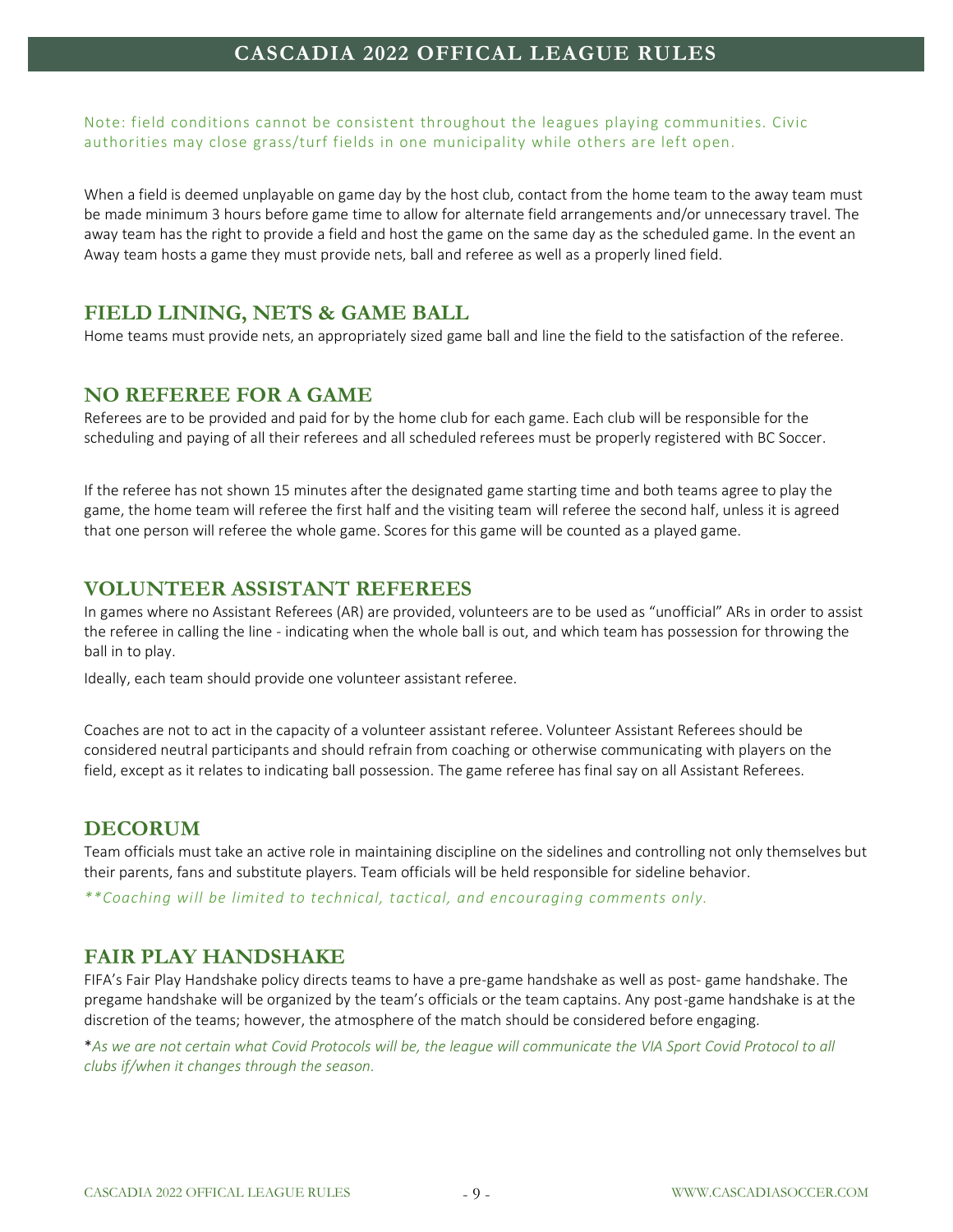## <span id="page-9-0"></span>**TEAM ROSTERS**

Team rosters can be created by adding any players of the appropriate age group in a club. Rosters can change from week to week:

- Players will be allowed to play for any team from their club in their age group or the age group one year older when there are not enough players to field a team at the players age group.
- Clubs must limit players to two games per weekend to safeguard against them playing too many games and being exposed to potential injury.

<span id="page-9-1"></span>ID Cards are only required for U13 and over players and team officials.

## **GAME POINTS**

Scores and standings will only be kept for U14 – U18 Metro, and U13 – U18 Division 1 & Division 2 games and points will be awarded as follows.

- $\blacksquare$  WIN 3 points
- $TIE 1$  point
- $\blacksquare$  LOSS 0 points

<span id="page-9-2"></span>Tie breaker is head-to-head then goal difference. If more than two teams are tied, head-to-head does not apply.

## **BC SOCCER PHOTO ID CARD**

As per BC Soccer, Rule 5, Registration, all U-13 to U-18 players and all team officials of those teams require a valid BC Soccer photo ID for all matches. This photo ID must be specific to the club that the player is registered with and must include the following information:

The player or team official's: Surname, Given Name(s), Club Name, Year of Birth.

Where required, team officials are required to present photo identification cards of the players and team official to the referee prior to any league games.

Team officials of any youth team shall consist of a minimum of one member of the same gender as the players on the team.

## <span id="page-9-3"></span>**GETTING STARTED ON BC SOCCER PHOTO ID**

As all Districts have their own specific way of creating cards teams should contact their club for more information on photo ID procedures for your District. The league would prefer teams all use Qscriptor ID Cards to avoid referee confusion but if a district chooses not to use them, they must notify the league.

Any attempt to forge ID cards, or to give false information, will result in serious disciplinary charges against team officials, such as fines or suspensions.

## <span id="page-9-4"></span>**NO BC SOCCER PHOTO ID, NO PLAY**

Ideally teams will have League ID cards for the first weekend of play; however, a two-week grace period will be provided. ID Cards are REQUIRED starting the weekend of April 23rd – 24th

Prior to the start of the game all Leageu ID cards will be checked by the referee.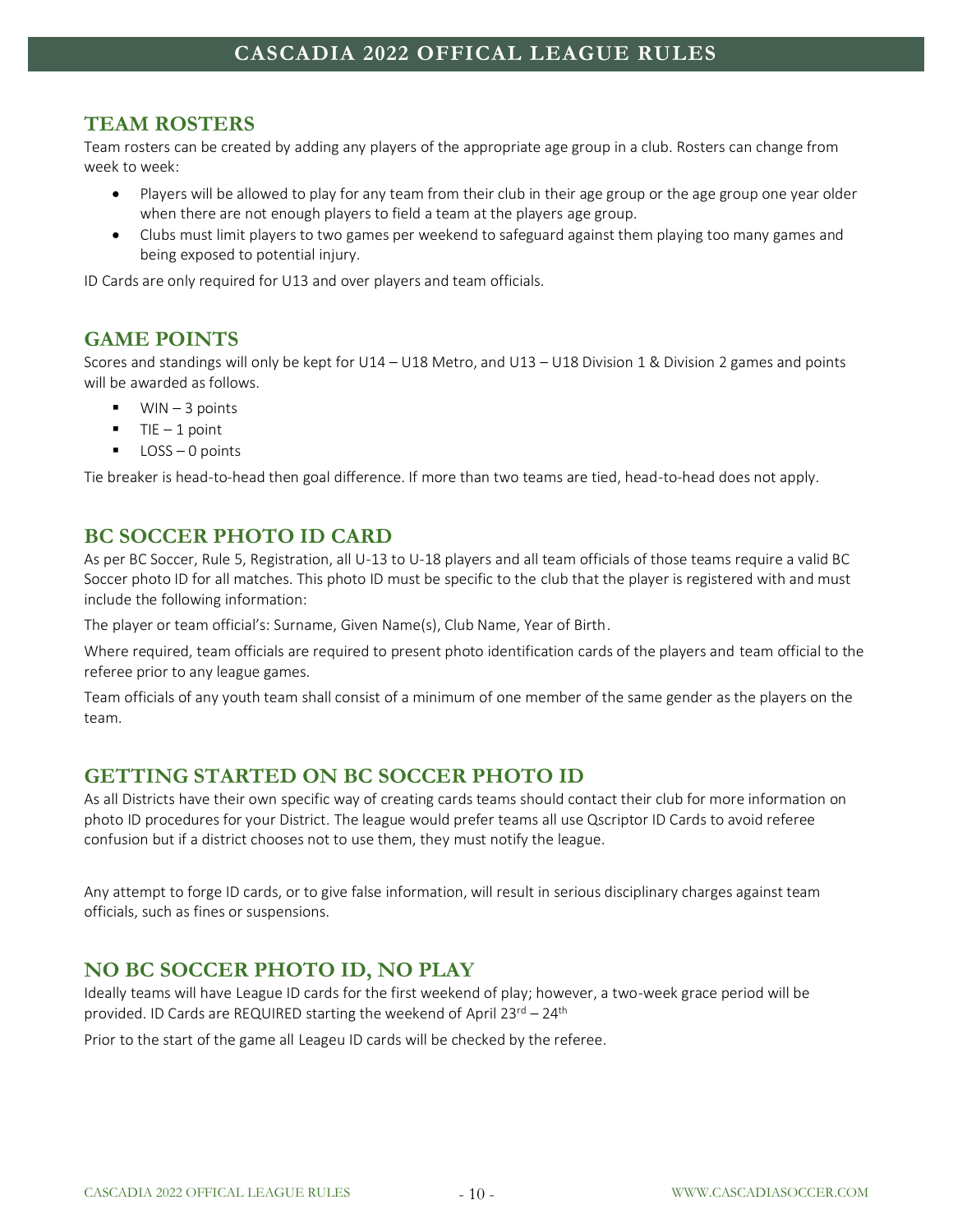#### <span id="page-10-0"></span>**FAILURE TO PRODUCE PLAYER ID**

It is the responsibility of team officials to make the team's League ID cards are available to the referee prior to the start of any game.

Players and team officials without valid ID will be ineligible to play, coach or manage. Their name will need to be removed from the team list and they must not be on the team bench. This includes any team official in the technical area - coach, assistant coach or manager.

## <span id="page-10-1"></span>**LACK OF ALL ID CARDS**

Teams that are unable to provide the referee with all their team's League ID's prior to the start of a scheduled game will forfeit the game, with the points going to the non-offending team. This decision will be made by the League, not the referee.

With the agreement of both teams, the game may proceed. The referee will include this information in the game report. Team officials should be aware that any cautions, ejections or misconduct resulting from this game are subject to normal discipline procedures.

If one team does not want the game to be played officially, and count towards the league results, the game may be played as a friendly. To confirm the agreement of both teams that the game is "official", this should be noted on each team's game sheet, before the game is played.

The agreement before the game cannot be changed, based on the outcome of the game. If a game sheet is not signed as "official" by BOTH teams, it will be considered a friendly.

Every effort should be made to play the game. If the teams do not agree to play the game, the game will not be rescheduled.

## <span id="page-10-2"></span>**UNIFORMS**

To assist the referee, jersey numbers are required for teams at U-13Intake to U-18 for all levels. Each player on the team must have a unique number on their jersey. Jersey numbers may not be duplicated and must correspond to the jersey number on the game card.

If the uniform colours of both teams are similar, the "Home" team must change to uniform colours distinct from its opponents. The referee has the authority to determine if team colours are similar. Pinnies are a suitable alternate, as long as the jersey, with the number, is worn underneath.

#### <span id="page-10-3"></span>**HEADWEAR & JEWELRY**

Subject to approval by the referee, religious headwear may be worn at games. Such headwear must be safe and not pose a danger to the wearer or other participants.

All jewelry and piercings must be removed. The only exception is for Medic Alert and religious bracelets, but they must be totally covered by tape so as not to cause injury to the player or anyone else. The referee can make an observation and make the final decision as to the acceptability of any Medic Alert and/or religious bracelets.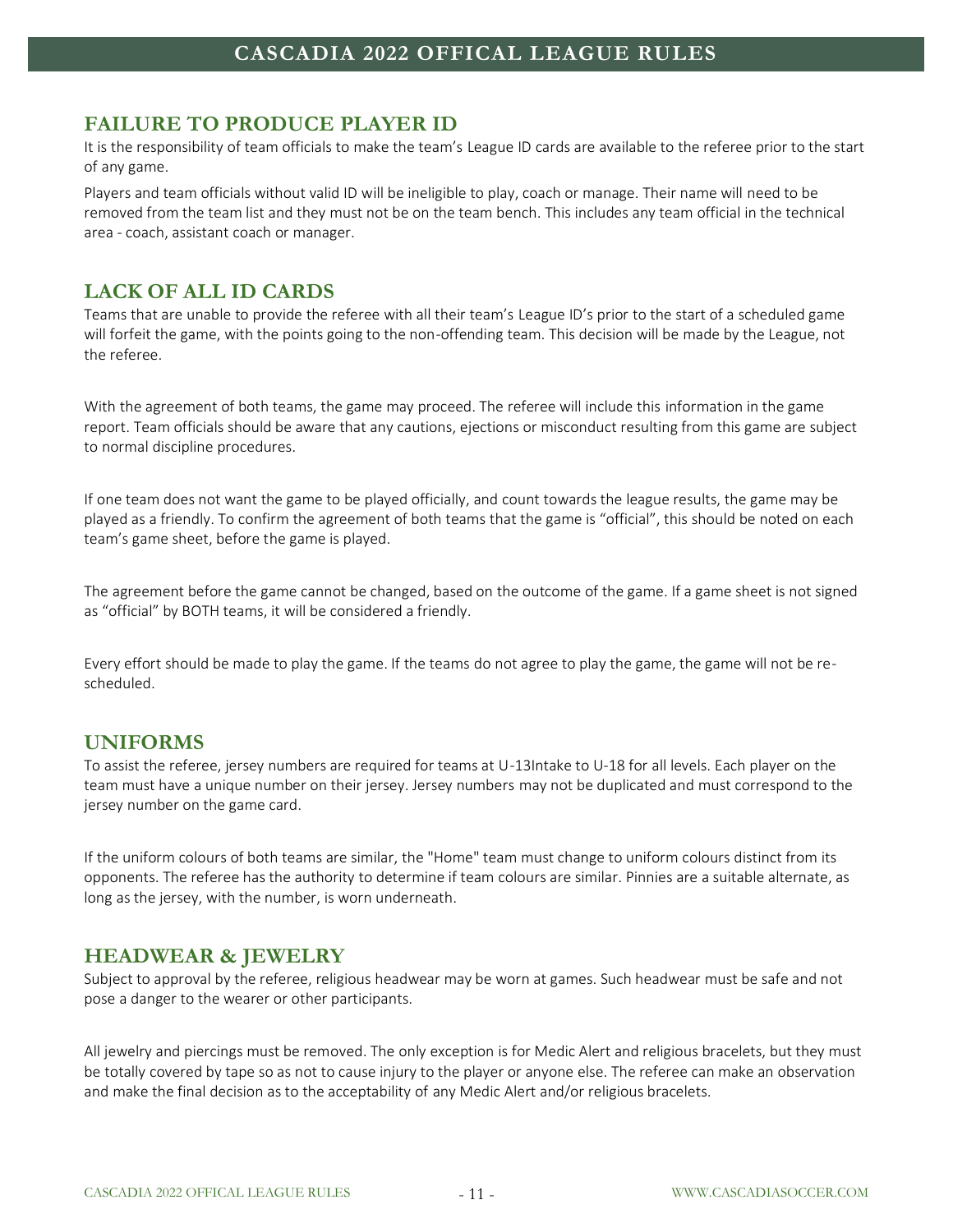# <span id="page-11-0"></span>**CASTS**

Players wearing a soft cast will be permitted to play if the cast does not present a danger to the individual or any other player. The referee will make the final decision as to the acceptability of any cast.

# <span id="page-11-1"></span>**INSULIN PUMP & EYEWEAR**

At the discretion of the referee the wearing of eyeglasses is acceptable as are insulin pumps as long as they are not a danger to the player or another player.

# <span id="page-11-2"></span>**CONCUSSIONS**

Team officials must carry a Concussion Pocket Tool and abide by BC Soccer's return to play policy. If you do not have a pocket tool you can find one on the Cascadia website[. www.cascadiaSoccer.ca/documents-forms](http://www.cascadiasoccer.ca/documents-forms) 

Some signs of Concussion:

- pressure in the head
- neck pain
- nausea / vomiting
- balance problems
- blurred vision
- seeing stars or spots
- not clear-headed
- difficulty concentrating/remembering and confusion

[BC Soccer return-to-play policy](https://www.bcsoccer.net/files/ArticleDocuments/Concussion%20Policy.pdf) requires players, with their parent(s)/guardian(s) if the player is under the age of 18, diagnosed with a concussion provide written evidence of medical clearance to the team's coach and the local club and youth district before returning to activity (e.g. Competition, practice or conditioning sessions.)

## <span id="page-11-3"></span>**GAME RULES & REGULATIONS**

BC Soccer Rules and Regulations apply to all League games. In the event of any contravention between this document and the Rules and Regulations of the British Columbia Soccer Association, the documented Rules and Regulations as recorded by BC Soccer shall have precedence.

## <span id="page-11-4"></span>**DISCIPLINE GUIDELINES FOR PLAYER & COACHES**

All participants, players, coaches, managers and volunteers must adhere to the Judicial Code & Policies of BC Soccer. Found here: [www.bcSoccer.net/bylaws](http://www.bcsoccer.net/bylaws)

# <span id="page-11-5"></span>**DISCIPLINE COMMITTEE**

The Cascadia Soccer League discipline committee will be chaired by a member of the Cascadia Board (Discipline Chair) The discipline process will be as follows:

- Referees will submit game reports through the BC Soccer Discipline system
- Discipline issues will come to the league through the league manager
- League manager will assemble discipline committee to review cases

A hearing may or may not be required (any person and/or club has a right to a hearing if they wish) Some discipline issues may be referred to the home district or BC Soccer.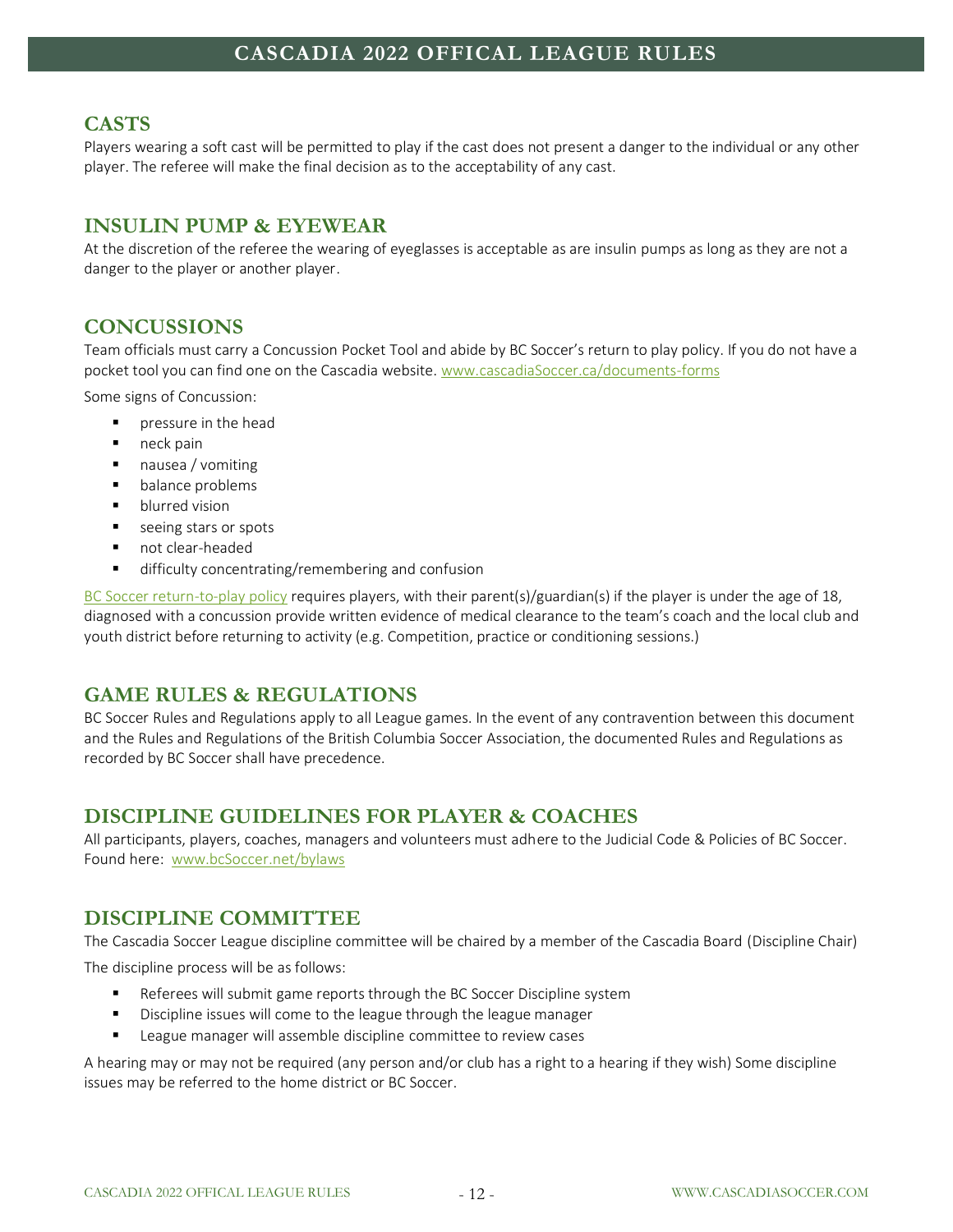# <span id="page-12-0"></span>**CASCADIA LEAGUE FINES**

The fine system provides a measure of accountability to participant clubs and a consequence for non-compliance. Fines will be levied based on the following schedule.

All infractions will be reviewed by the league and decisions will be provided to the club in question, in writing.

- All fines are applied to the respective Club.
- All fines are payable by July 15th 2022
- All fines will be used in a charitable manner and not retained by the league
- **•** Any club not paying their fines in full by July  $15<sup>th</sup>$ , 2022 will be required to post a performance bond for the 2023 season. This performance bond will be equal to 3 times the amount of their club's total fines for 2022

\*There are various levels of misconduct with varying levels of sanctions

\*\*The minimum fine for Ineligible Participation is \$300 however in some cases may be a minimum fine of \$1000.

Both of these items are subject to discipline and need to be compliant with BC Soccer's Sanctioning Policy & Tables foun[d HERE](https://bcsoccer.net/files/AboutUs/BylawsRulesRegsPolicies/judicial_code_and_policies_of_bc_soccer_20190923.pdf)

## <span id="page-12-1"></span>**PROTESTS & APPEALS PROTESTS**

Protests & Appeals Protests must be submitted to your District Representative, who will in turn submit it to the League Manager for review.

# <span id="page-12-2"></span>**BASIS FOR PROTESTS**

| Cascadia Spring League Fines - 2022                                                                              |        |
|------------------------------------------------------------------------------------------------------------------|--------|
| Movement of team after final deadline but before final schedule is released                                      | \$100  |
| Late team entry (after registration deadline)                                                                    | \$150  |
| Withdrawal of committed team - after registration deadline                                                       | \$250  |
| Withdrawal of committed team - after first game                                                                  | \$500  |
| Cancelling a scheduled league game without prior approval                                                        | \$150  |
| Misconduct by a team official/player or spectator                                                                | $\ast$ |
| Failure of a team to complete all league games                                                                   | \$150  |
| Failure to provide a safe and adequate field with nets, corner flags, field lining & team official for home game | \$100  |
| Failure to produce BC Soccer ID cards for U13 Intake and over players & officials (starting April 23rd)          | \$100  |
| Forfeit of game - as per Cascadia League Rules                                                                   | \$150  |
| Abandoning a game already in play                                                                                | \$150  |
| Playing a suspended/illegal player                                                                               | $***$  |
| Late admittance of League Fee - after April 30th 2022                                                            | \$250  |

Team officials may protest any scheduled League game. A protest will only be considered on the grounds of:

- Misinterpretation of FIFA Laws of the Game
- **Eligibility of players**
- Breaches of Competition Rules

If a team official has knowledge of the basis for a protest before the game, he/she must advise the referee that the game is being played under protest.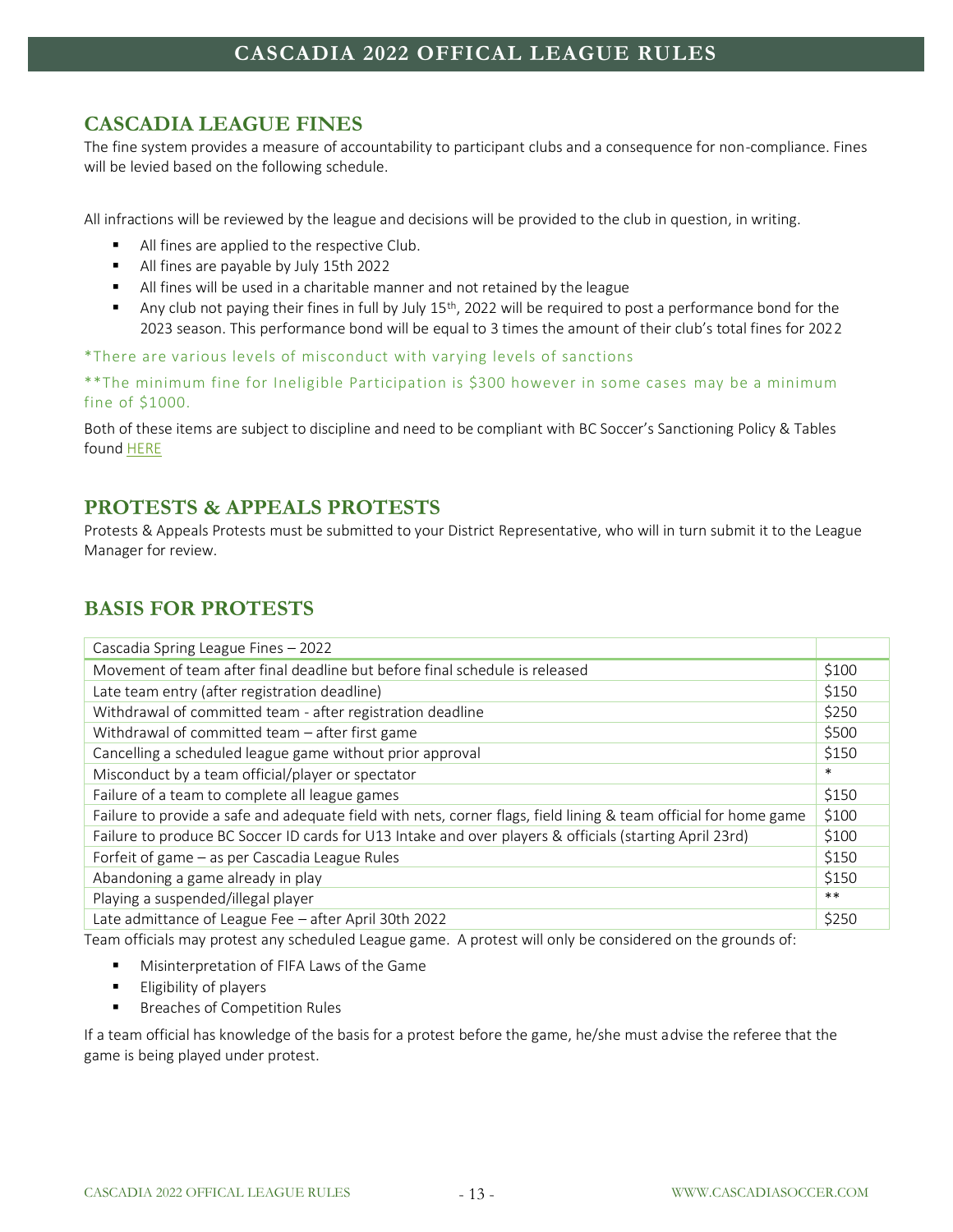Protests relating to the grounds, posts, crossbars, etc., will not be entertained unless notice (with particulars included) is given to the referee prior to the beginning of the game. The referee must believe the issue seriously affected the outcome of the game for the protest to be reviewed.

## <span id="page-13-0"></span>**RULES & REGULATIONS – PROTEST SUBMISSION**

All protests must be submitted in writing (preferably via email) and include the following information:

- Game number
- Both team names (as they appear on the official league schedule)
- Date & time of game
- Location of game
- Grounds for the protest (i.e. FIFA Law, ineligibility of player, breach of BC Soccer Rule)
- Signature of a Team Official (coach or manager) email is considered signed under BC Law
- The protest fee must accompany the protest when filed with the League. The fee of \$250 is payable to E11even Management Inc. (if by cheque).

A protest of any League game must be submitted to the League Manager through your District Representative within forty-eight (48) hours of the date of the match to which it relates. In the event that the protest is mailed, the post-mark shall be taken as the limiting date in all cases. If it is emailed the date it is sent shall be used.

\*The League is not responsible for non-delivery of email.

If the League does not receive an email within 48 hours, the protest MAY not be heard.

A copy of the protest shall be forwarded by the League to the opposing team within two (2) working days after the receipt of the protest and request their written response.

The referee will also be requested to supply a written report.

<span id="page-13-1"></span>After a review and evaluation of the information, a decision will be rendered and conveyed in writing to both teams.

#### **PROTEST COMMITTEE**

The Protest Committee is required to provide to all parties affected by a decision with a written ruling, which shall include the rationale for the decision and the Association's appeal procedures, within 5 working days of rendering the decision. A decision of the Protest Committee on a League game played under the jurisdiction of the League shall be final and binding.

#### <span id="page-13-2"></span>**INELIGIBLE PLAYER**

Any team playing a player that is declared ineligible by the League shall forfeit the game(s) to its opponents provided the protest(s) is upheld.

A player declared ineligible by a District's registrar shall automatically be declared ineligible by the League. An ineligible player is defined as including, but not limited to, any one of the following:

- Registered on more than one team
- Not registered with the team and appearing on their official roster
- Non-registered, or registered using unacceptable proof of age